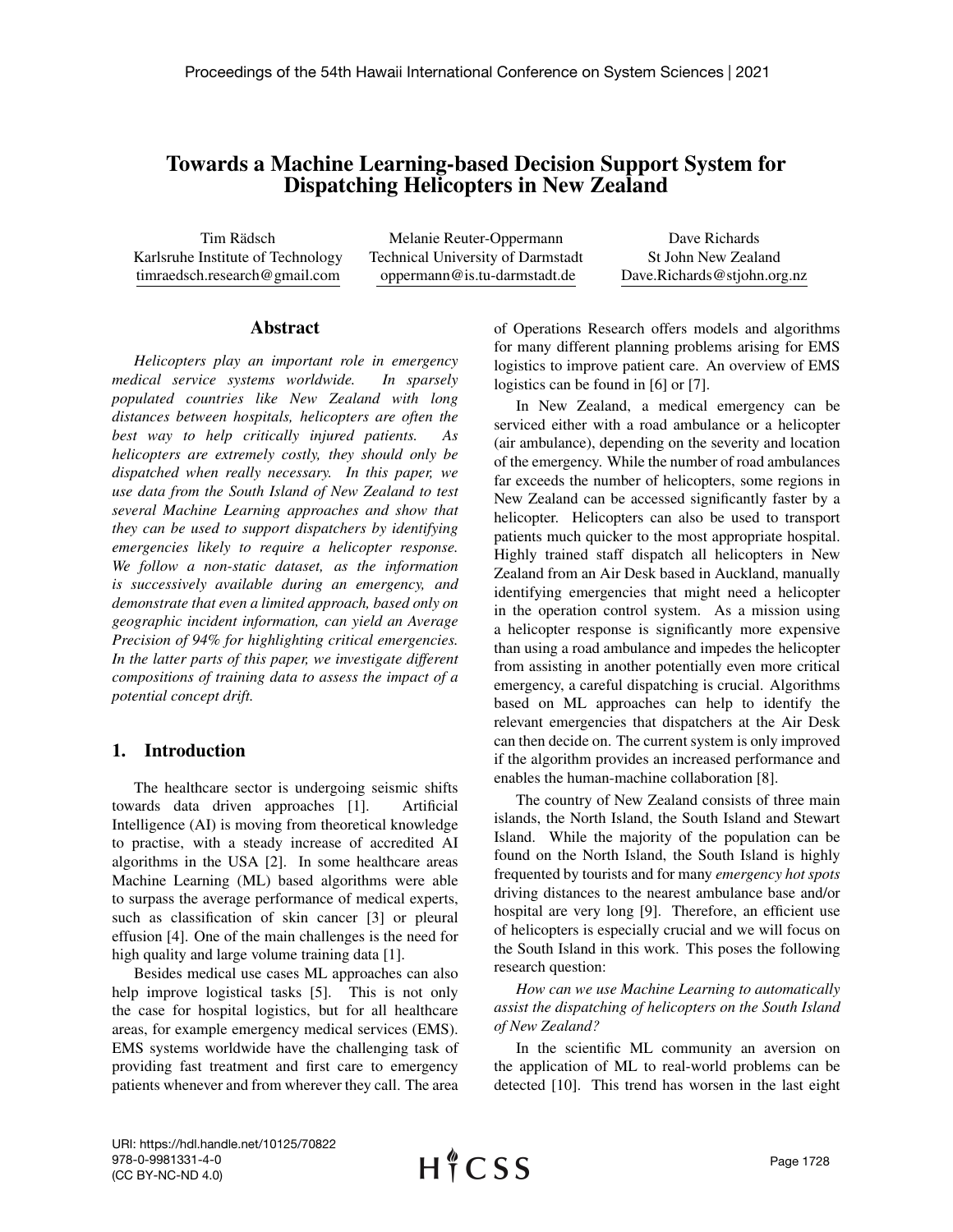years [11]. Thus, in this paper we investigate several ML approaches and different input sets and compare their performance. Given this research question, this work and its findings contribute to quality improvements in EMS, for both patients as well as EMS staff.

The remainder of this work is structured as follows. In Section 2, the foundations on the New Zealand EMS system, helicopter EMS (HEMS) logistics and ML are summarized. Section 3 presents the methodology that is used. The results are shown and analyzed in depth in Section 4. The paper finishes with conclusions and an outlook on future research in Section 5.

## 2. Foundations

### 2.1. Helicopters in New Zealand's EMS System

In New Zealand, St John resources the majority (90%) of road EMS throughout the country and is responsibly for the dispatch of all air EMS. There are currently 6 helicopter bases in the South Island of New Zealand as shown in Figure 1 with 1-2 helicopters located at each base. St John manages all helicopter medical responses for all of New Zealand from the Air Desk in the Ambulance Communications Centre in Auckland. The Air Desk is staffed with two Clinical Support Officers (CSOs) 15 hours a day, seven days a week. The CSOs monitor all current emergencies in the computer aided dispatch (CAD) system that have been entered by call handlers whenever someone calls 111 and that have then been managed by dispatchers who assign ambulances to calls as necessary. The CSOs aim to identify all those emergencies that could benefit from a helicopter response by manually checking the so-called ANTS criteria (Access, Number, Time Saving and Skill) for all entries in the CAD system. In 2019, St John has responded to over 440,000 incidents, leading to a high workload for the CSOs when checking all incidents manually. The CSOs are paramedics trained to intensive care level and the six employees appointed to the role all have air sector experience. Call priority differentiates into 5 urgency categories, ranging from purple, i.e. life-threatening, to grey, which marks a time-uncritical patient transport. Further call priorities display inter hospital transport, road patient transfer services and private hires. In general, only high priority calls are served by helicopters.

### 2.2. EMS forecasting and HEMS logistics

In EMS logistics, ML approaches have been used primarily for demand forecasting [5, 12]. For example, Setzler et al. have tested Artificial Neural



Figure 1: Location of helicopter bases on the South Island of New Zealand.

Networks (ANNs) and came to the conclusion that ANNs can be capable of producing accurate forecasts for small areas [13]. Moving Average, Artificial Neural Network, Linear Regression, and Support Vector Machine approaches have been compared by Chen and Lu and Chen et al. [14, 15]. An overview of EMS logistics can be found in [6] or [7], for example. For helicopter emergency medical services, the most studied problem considers the location of helicopters and bases. Erdemir et al. for example investigate the problem of co-locating ambulances and helicopters [16]. Røislien et al. use a coverage model to optimize helicopter locations in Norway [17]. The dispatching of helicopters has been studied only in a few publications. For example, Laatz et al. investigate criteria for dispatching helicopters to emergencies in South Africa [18]. The design of a potential decision support system for helicopter dispatching in Australia is presented by Atyeo et al. [19]. Recently, Eaton et al. have presented a review on HEMS dispatching literature from a medical point of view highlighting the need for further research on HEMS dispatching [20]. The existing literature motivates investigating the helicopter dispatching problem as well as the use of ML methods, but so far, an analysis and comparison of ML approaches to support helicopter dispatching is missing.

### 2.3. The rise of Machine Learning and the need for understandable models

Amongst others, an increase in the availability of computation power as well as data has lead to the so-called "Rise of AI" [21]. Schmidhuber provides a comprehensive overview of the history of neural networks [22]. One of the most relatable advances is autonomous driving [23]. With the recent success of AI,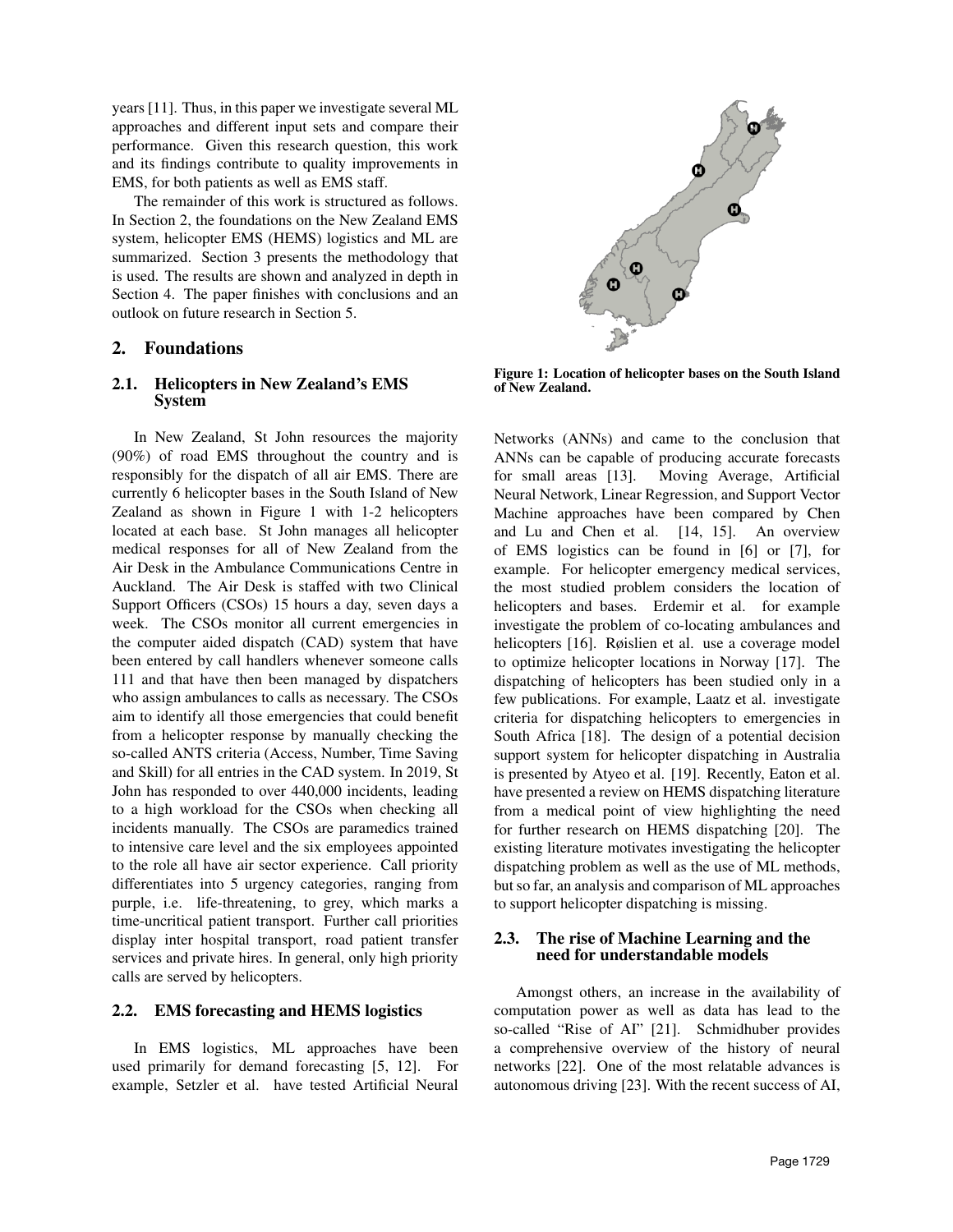the demand for understandable decisions and results is steadily growing [24, 25].

The incorporation of AI in daily business builds on the dismantling of barriers [26] and the effective human-machine collaboration [8]. Furthermore, AI needs to be easily accessible and interactive to foster adoption [27]. Thus interpretable solutions improve the cooperation with business stakeholders.

The majority of explainable AI focuses on Deep Learning due to their wide adoption which comes at the cost of the often referred "black-box" model [28]. Doran et al. differentiate between three notions of explainable AI that can be identified across research fields [29]. Adadi and Berrada distinguish between intrinsic and post-hoc explainability methods [30]. Post-hoc methods are model agnostic and generally used as an addition to ANNs. Intrinsic methods are by definition model specific and relate to their architecture. Tree based ML models can outperform Deep Learning models, in particular on tabular data sets [31]. Most classic approaches require less data and less computing. At the same time, tree based models offer a better global interpretability of how input features are translated into predictions [32]. Currently, the local interpretability of single instances is getting more attention. Those methods include the decision path, heuristic approaches as well as model-agnostic approaches [33]. Thus, we focus majorly on intrinsic methods.

## 3. Methodology

In the beginning of an incoming call, a minor amount of information is available, which increases successively over the duration of an emergency call. Earlier predictions could save valuable time for the treatment of time-critical patients. Thus, we are interested in the performance along the temporal availability of the features. Our system pipeline focuses on four steps and is displayed in Figure 2.

## 3.1. System pipeline

The goal of the first step, the data pre-processing, is to increase the quality of the data. Real world data is often flawed and the pre-processing consumes a major part of the time invested in a project [34]. We initially utilize the geographic incident information to calculate the distance to the nearest helicopter base. Afterwards, we clean our data, because faulty data can lead to inaccurate analytics and unreliable decisions [35]. Lastly, we obtain the training data set [36], by converting our features.

For the second step, we start with the selection of fitting ML models. Due to the limited availability



Figure 2: Overview of system pipeline.

of features at the start of an emergency we need to select models that can work with this limited amount of information. Then, we define metrics that reflect our research question.

In the third step, we follow the temporal availability of the features during an emergency call. We begin with a feature set solely comprising of geographic incident information. For the second feature set we add the triage information with the feature call priority. The third feature set explores the additional impact of the dispatch code feature and the chief complaint.

For the last step, we analyze a potential concept drift in the data set. We dissect the data set into yearly subsets to work out their impact on the performance of our selected models.

## 3.2. St John data set

We are using a data set of 616,718 emergency medical responses performed by St John on the South Island of New Zealand from 2013 until 2017. Figure 3b displays the yearly distribution of the responses. 540,620 (87.66%) responses were served by an ambulance and 76,098 (12.34%) by a helicopter. Thus, the data set has a moderate imbalanced distribution of their target label. From 2013 to 2017 the yearly total amount of responses increased by 12.6%. One possible explanation might be the rising number of tourists visiting New Zealand, which increased by around 40% during that period [37]. In the same time the dispatching of helicopters declined by around 44%.

For each incident 14 features are present, which can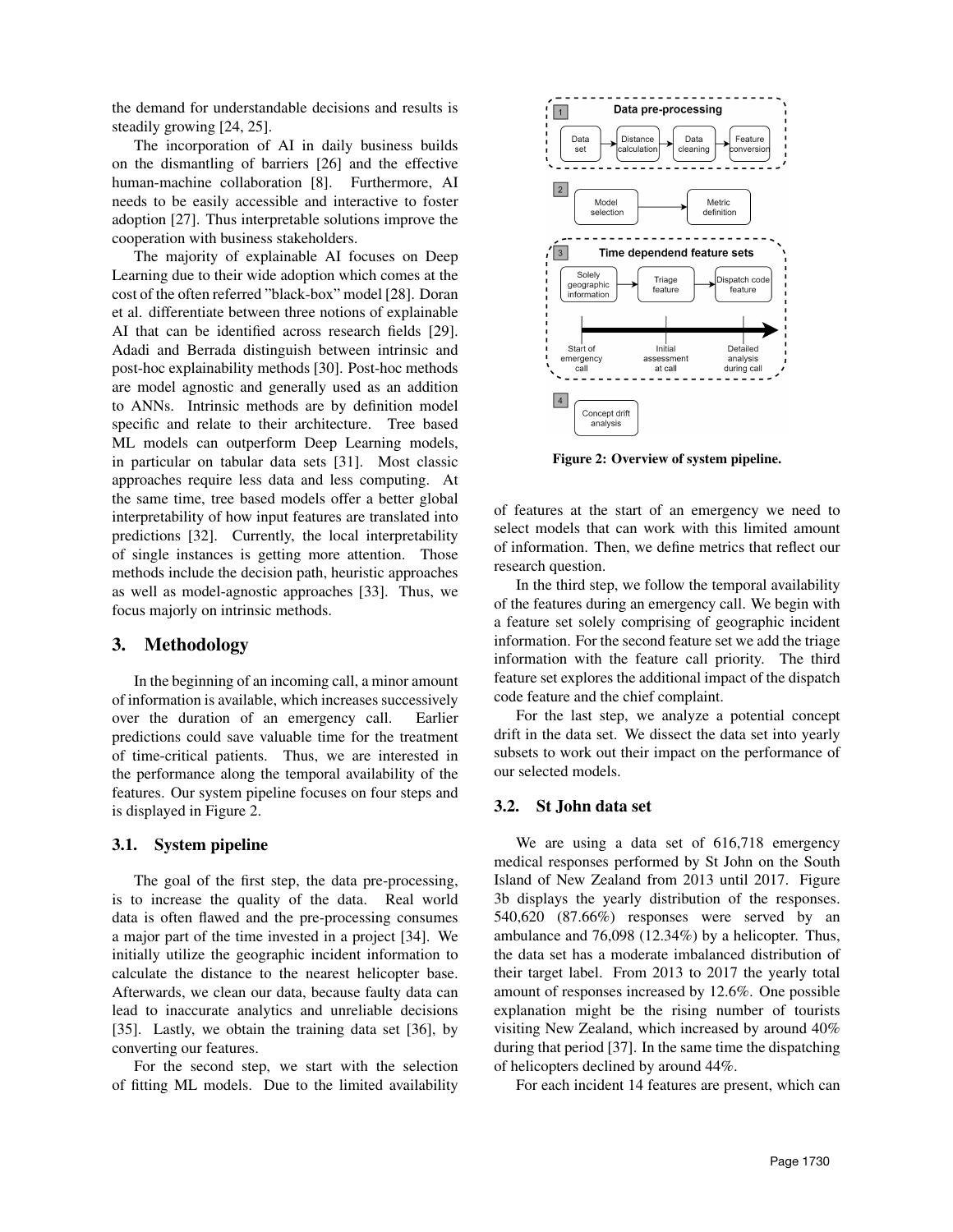

Figure 3: Overview of the rescue missions conducted by St John from 2013 until 2017.

be batched into three distinct information categories. The first category contains five features with *geographic information*, such as the location of the incident. The second category includes *temporal information*, such as the time of the call and the completion time of the incident. The last category includes four features with *descriptive information* of the emergency medical responses, such as the priority. The overview of the categories is displayed in Figure 3b.

Since St John is the sole provider of EMS, the data set combines two advantages for the further analysis of the data. It can be assumed that the data set is complete — containing all emergency medical responses in the duration 2013 until 2017 — and that it follows a coherent data format.

#### 3.3. Distance calculation

The range of a helicopter is limited to 138.9 km. The travel time for EMS vehicles can vary significantly, depending on an *aerial route* or *terrestrial route* .

For the aerial route, we calculate the direct distance from the incident site to the nearest helicopter base. The coordinates of the call location are given in a New Zealand specific format, which uses the South Pole as their lateral reference. The longitudinal reference is shifted by  $180^\circ$ . . The approximation into the international GPS format (WGS84) is calculated with the following formula:

$$
gps.x = 180 - \frac{call\_location.x}{10^6}
$$

$$
gps.y = -90 + \frac{call\_location.y}{10^6}
$$

The haversine formula determines the great-circle distance between two points on a sphere given their longitudes and latitudes [38]. The new feature *distance to heli* is defined by the distance to the nearest helicopter base. For each emergency in the data set, the distance to all helicopter bases is calculated and the smallest distance is saved.

$$
\Delta \text{lon} = \text{lon}_h - \text{lon}_e
$$

$$
\Delta \text{lat} = lat_h - lat_e
$$

$$
v = \sin \frac{\Delta \text{lon}^2}{2} + \cos lat_e \cdot \cos lat_h \cdot \sin \frac{\Delta \text{lat}^2}{2}
$$

$$
\text{min } km_h = 6371 \cdot 2 \cdot \arcsin \sqrt{v}
$$

$$
e = \text{call location}
$$

$$
h \in \{\text{helicopter} \text{-base} \_1, \dots, \text{helicopter} \_\text{base} \_6\}
$$

For the terrestrial route, we multiply the aerial route with a country specific factor, accounting for the local terrain information. In the following, we refer to this factor as the ERAS distance multiplier.

#### 3.4. Data cleaning

The data cleaning includes the identification of mislabeled instances and their treatment [39]. The methods for identification vary broadly and can include both manual and automated approaches [40, 41]. We use an automated outlier detection to remove faulty instances from the data set. In the data set some call locations are located outside of New Zealand and map to locations such as India. These instances were removed. An analysis of the value distribution for each feature reveals that the feature *canceled time* presents the same value *Null* for every emergency response. Consequently, the feature is removed.

#### 3.5. Feature conversion

The majority of the features are categorical features. A portion of the classical ML approaches follow an algebraic approach, which inhibits the direct usage of categorical variables [42]. Other ML algorithms function with categorical input. However in certain cases, their implementation in standard libraries does not support that [43].

The feature *dispatch code* incorporates the meta information of the emergency in the first two digits (referred to as the chief complaint) and more granular information in the remaining part. Some codes, e.g. POLICE, use more than two digits to display the meta information. Their chief complaint, e.g. PO, is still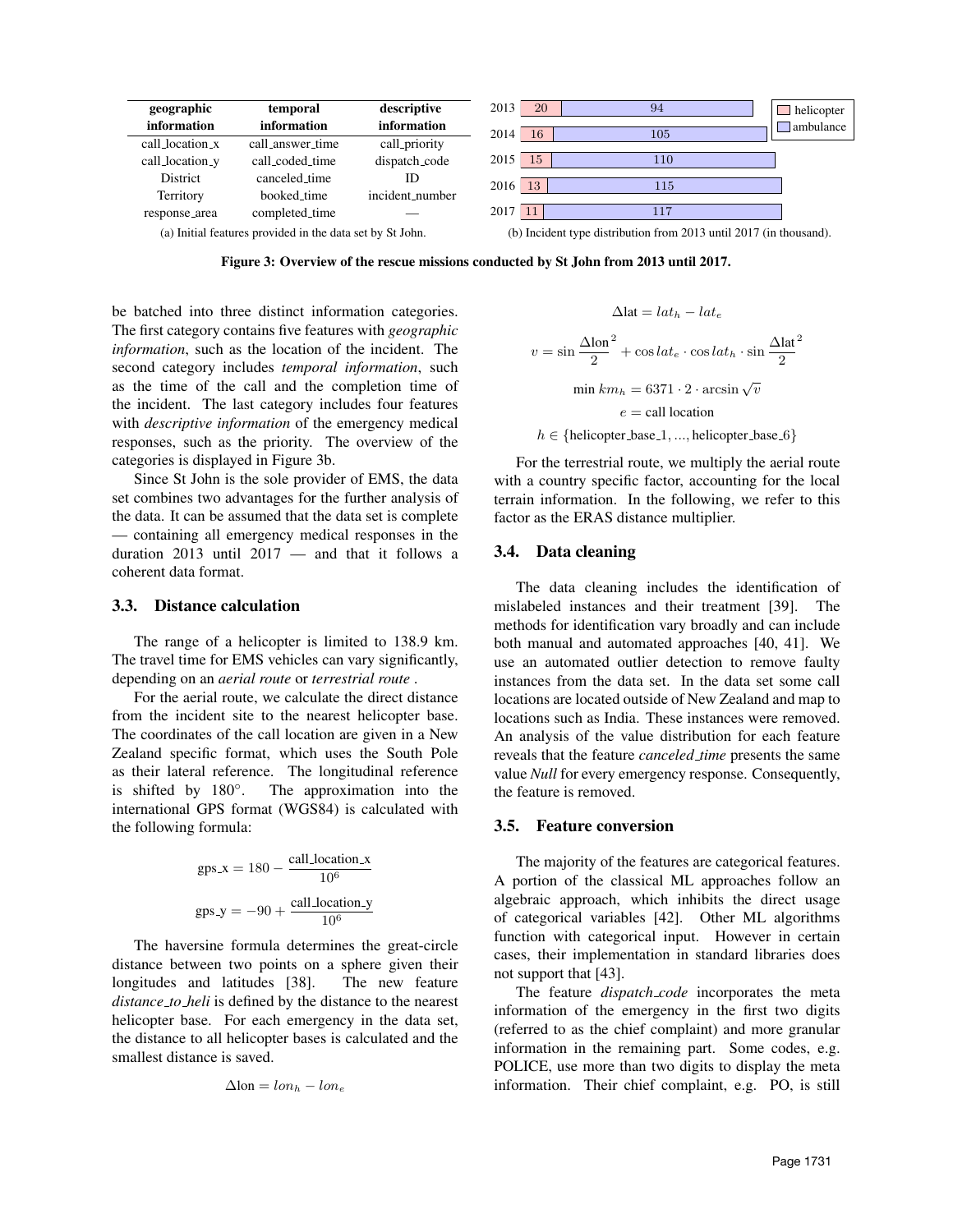unique and does therefore not reduce the amount of unique dispatch code values (1710). This results in 46 different chief complaints.

Each categorical feature is encoded with one-hot encoding. Thus each feature with n categories is transformed into n-1 features. The feature *distance to heli* is min-max normalized. Finally, the binary target label *heli*, whether a helicopter was send, is extracted from the feature *booked time*. To address the imbalance of the data set, we performed upsampling the minority class (helicopter), which did not improve the performance. Downsampling the majority class (ambulance) would lead to excluding potentially relevant emergencies. In addition, our metrics capture the performance of both classes.

### 3.6. Model selection

We work with supervised ML approaches. Starting with limited information, the available information increases during an emergency call. Thus, we need to choose algorithms that can work with limited amounts of data (see Section 2.3) and provide an interpretable architecture. We select Decision Trees, Random Forests and K nearest neighbors (KNN) due to their interpretable architecture and ability to work with limited amounts of data. Furthermore, we choose Adaboost, which generates a weighted sum of weak learners, and Multi Layer Perceptron (MLP) with five layers as an ANN approach.

Following the widely accepted recommendation, our datasplit consists of 70% training data and 30% test data. Additionally, 10% of the training data is allocated as a validation set. For our model validation we use a modified Monte Carlo cross-validation. The data set is split randomly 12 times into training and test data. For each split we fit the model and calculate our metrics. We then compute the mean average of the four best performing splits for each approach.

### 3.7. Metric definition

We define our metrics to ensure comparability and the informative value for the stated research problem. The  $F_\beta$  score is generally defined as

$$
F_{\beta} = (1 + \beta^2) * \frac{\text{precision} * \text{recall}}{(\beta^2 * \text{precision}) + \text{recall}}
$$

(for positive real  $\beta$ )[44].

The  $F_1$  score represents the harmonic mean of precision and recall and is often recommended for unbalanced data sets. However, in real world scenarios a misclassified instance can incur different costs [45].

Thus, the weights for precision and recall should be defined with care. From a monetary and opportunity cost point of view, a falsely sent helicopter is more expensive than a falsely sent ambulance. A falsely sent helicopter can lead to a delayed response for consecutive emergencies. Thus, we assume that a falsely flagged helicopter by the algorithm is detected by the dispatcher. The same procedure applies for a falsely flagged ambulance. For our experiments we choose  $\beta$ as 0.2 to account for a higher relevance of precision over recall. Especially if the proposed approaches are used early in the process of an incoming call, we want to focus on a higher precision. Furthermore, we evaluate the precision-recall curve of the approaches using the Average Precision (AP). The AP sums-up a precision-recall curve as the weighted mean of precision values at each threshold, with the increase in recall from the previous threshold used as the weight [46]. The metrics across the different approaches are computed on the same randomly selected test set.

The implementation of the code base is written in the Python Programming Language (version. 3.7), including several standard libraries, such as numpy [47], pandas [48] and scikit-learn [49].

# 4. Results

### 4.1. Results with exclusive geographic incident information

Initially, we focus on the performance of our models by only using geographic incident information that is immediately present for an emergency call. As an input we use the features district, territory and the distance to the next helicopter base. The results of the different approaches are shown in Figure 5a.

The tree based approaches and the KNN approach achieve a  $F_{0.2}$  and Precision value over 0.90. For the general performance, the MLP Classifier performs the worst and did not converge. The Adaboost approach reaches a  $F_{0.2}$  value of 0.8091 for the dispatching of helicopters. The KNN approach reaches the highest  $F_{0.2}$  value with 0.9239. In general, simpler approaches, such as KNN and tree based approaches, perform better with limited amounts of data [50]. Figure 5b displays the precision-recall curve for the different classifiers. Taking this information into account, the Random Forest classifier reaches the highest AP of 0.94.

The results suggest that even at the early stages of an emergency, when limited information is available, KNN or tree based approaches can predict a relevant subset of the emergencies in need for a helicopter. Furthermore, the models could indicate and help to guide early attention to the potentially predicted critical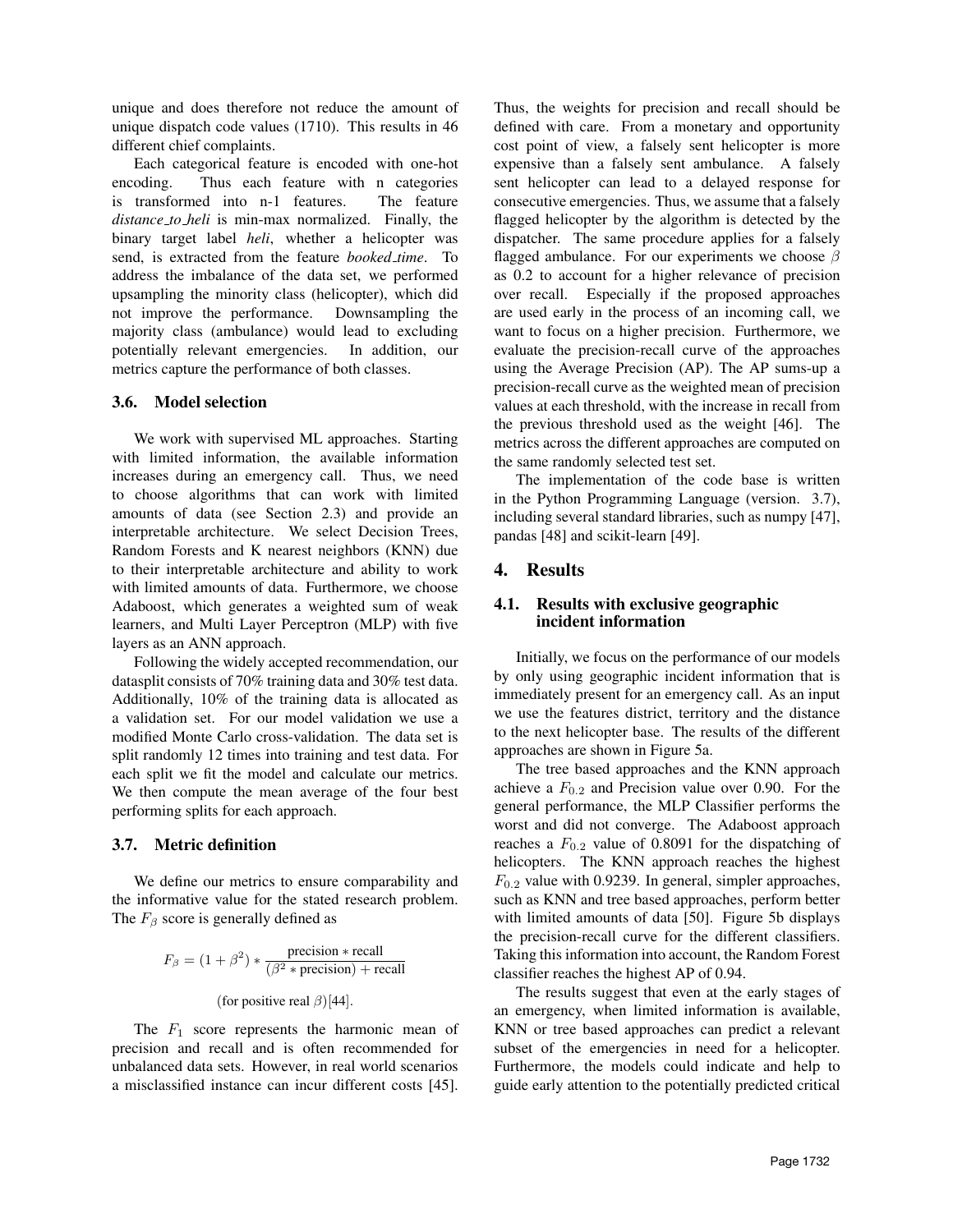| Approach         | Incident<br>type        | training<br>duration (in s) | Precision        | Recall           | $F_{0.2}$        | AP   |
|------------------|-------------------------|-----------------------------|------------------|------------------|------------------|------|
| <b>MLP</b>       | ambulance<br>helicopter | 317.5                       | 0.8767<br>0.0000 | 1.0000<br>0.0000 | 0.8809<br>0.0000 | 0.24 |
| Adaboost         | ambulance<br>helicopter | 11.56                       | 0.9180<br>0.8493 | 0.9907<br>0.3709 | 0.9206<br>0.8091 | 0.65 |
| Decision<br>Tree | ambulance<br>helicopter | 1.69                        | 0.9855<br>0.9117 | 0.9878<br>0.8968 | 0.9856<br>0.9112 | 0.86 |
| <b>KNN</b>       | ambulance<br>helicopter | 10.30                       | 0.9826<br>0.9260 | 0.9902<br>0.8752 | 0.9829<br>0.9239 | 0.91 |
| Random<br>Forest | ambulance<br>helicopter | 63.94                       | 0.9853<br>0.9088 | 0.9874<br>0.8956 | 0.9854<br>0.9083 | 0.94 |
|                  |                         |                             |                  |                  |                  |      |



(a) Metrics for each classifier using solely geographic incident information. (b) Corresponding precision-recall curves.

Figure 5: Results using solely geographic incident information, which is present at the start of an emergency call.

| Approach         | Incident<br>type        | training<br>duration (in s) | Precision        | Recall           | $F_{0.2}$        | AP   |
|------------------|-------------------------|-----------------------------|------------------|------------------|------------------|------|
| MLP              | ambulance<br>helicopter | 336.31                      | 0.9513<br>0.8750 | 0.9873<br>0.6381 | 0.9526<br>0.8627 | 0.85 |
| Adaboost         | ambulance<br>helicopter | 14.66                       | 0.9657<br>0.9326 | 0.9924<br>0.7480 | 0.9667<br>0.9238 | 0.92 |
| Decision<br>Tree | ambulance<br>helicopter | 2.18                        | 0.9964<br>0.9789 | 0.9971<br>0.9740 | 0.9964<br>0.9787 | 0.98 |
| <b>KNN</b>       | ambulance<br>helicopter | 12.78                       | 0.9945<br>0.9803 | 0.9973<br>0.9604 | 0.9946<br>0.9795 | 0.98 |
| Random<br>Forest | ambulance<br>helicopter | 51.22                       | 0.9965<br>0.9792 | 0.9971<br>0.9747 | 0.9965<br>0.9790 | 0.99 |
|                  |                         |                             |                  |                  |                  |      |



(a) Metrics - improvement to relying exclusively on geographic information. (b) Corresponding precision-recall curves.

Figure 6: Results using geographic incident information and call priority, which is defined by the triage during an initial assessment in the emergency call.

| Approach             | Incident<br>type        | training<br>duration (in s) | Precision<br>meta code | Recall<br>meta code | $F_{0,2}$<br>meta code | Difference<br>to $F_{0.2}$<br>dispatch code | Difference to $F_{0,2}$<br>geographic information<br>and call priority | AP<br>meta code | Difference to $AP$<br>geographic information<br>and call priority |
|----------------------|-------------------------|-----------------------------|------------------------|---------------------|------------------------|---------------------------------------------|------------------------------------------------------------------------|-----------------|-------------------------------------------------------------------|
| <b>MLP</b>           | ambulance<br>helicopter | 145.25                      | 0.9972<br>0.9762       | 0.9966<br>0.9800    | 0.9971<br>0.9763       | $0.00\%$<br>1.20%                           | 4.46%<br>11.63%                                                        | 0.99            | 0.14                                                              |
| Adaboost             | ambulance<br>helicopter | 24.25                       | 0.9986<br>0.9620       | 0.9944<br>0.9902    | 0.9984<br>0.9631       | $-0.10%$<br>0.91%                           | 3.18%<br>4.08%                                                         | 0.99            | 0.07                                                              |
| <b>KNN</b>           | ambulance<br>helicopter | 25.27                       | 0.9974<br>0.9815       | 0.9974<br>0.9820    | 0.9974<br>0.9816       | 0.01%<br>0.04%                              | 0.10%<br>$0.29\%$                                                      | 0.99            | 0.01                                                              |
| Decision Tree        | ambulance<br>helicopter | 4.53                        | 0.9970<br>0.9871       | 0.9982<br>0.9787    | 0.9970<br>0.9868       | 0.01%<br>0.13%                              | 0.24%<br>0.73%                                                         | 0.98            | 0.00                                                              |
| <b>Random Forest</b> | ambulance<br>helicopter | 56.91                       | 0.9970<br>0.9872       | 0.9982<br>0.9790    | 0.9971<br>0.9869       | 0.01%<br>0.12%                              | 0.06%<br>0.80%                                                         | 0.99            | 0.00                                                              |

Figure 7: Results using geographic information, call priority and two different dispatch code features. The latter are getting available with a detailed analysis during the call. Furthermore the performance difference to the previous figure is displayed.

| Training<br>data | Reduction of<br>training data | Incident<br>type        | Precision        | Recall           | $F_{0.2}$        | AP                |
|------------------|-------------------------------|-------------------------|------------------|------------------|------------------|-------------------|
| $2013-$<br>2017  | $-/-$                         | ambulance<br>helicopter | 0.9994<br>0.9858 | 0.9986<br>0.9934 | 0.9993<br>0.9861 | $-/-$             |
| $2014 -$         | $-21.82%$                     | ambulance               | 0.9994           | 0.9990           | 0.9994           | $0.00\%$          |
| 2017             |                               | helicopter              | 0.9899           | 0.9934           | 0.9900           | 0.40%             |
| $2015 -$         | $-45.10%$                     | ambulance               | 0.9993           | 0.9993           | 0.9993           | $0.00\%$          |
| 2017             |                               | helicopter              | 0.9930           | 0.9931           | 0.9930           | 0.71%             |
| $2016 -$         | $-69.25%$                     | ambulance               | 0.9993           | 0.9995           | 0.9993           | $0.00\%$          |
| 2017             |                               | helicopter              | 0.9946           | 0.9930           | 0.9945           | $0.86\%$          |
| 2017             | $-93.86%$                     | ambulance<br>helicopter | 0.9995<br>0.9960 | 0.9996<br>0.9948 | 0.9995<br>0.9960 | 0.02%<br>$1.01\%$ |

removed successively from the training pool.



(a) Random Forest classifier trained on different yearly subsets of emergencies. The oldest year is (b) Impact of different ERAS multiplier on the Random Forest precision-recall curve.

Figure 8: Results of training data alternations and removed features.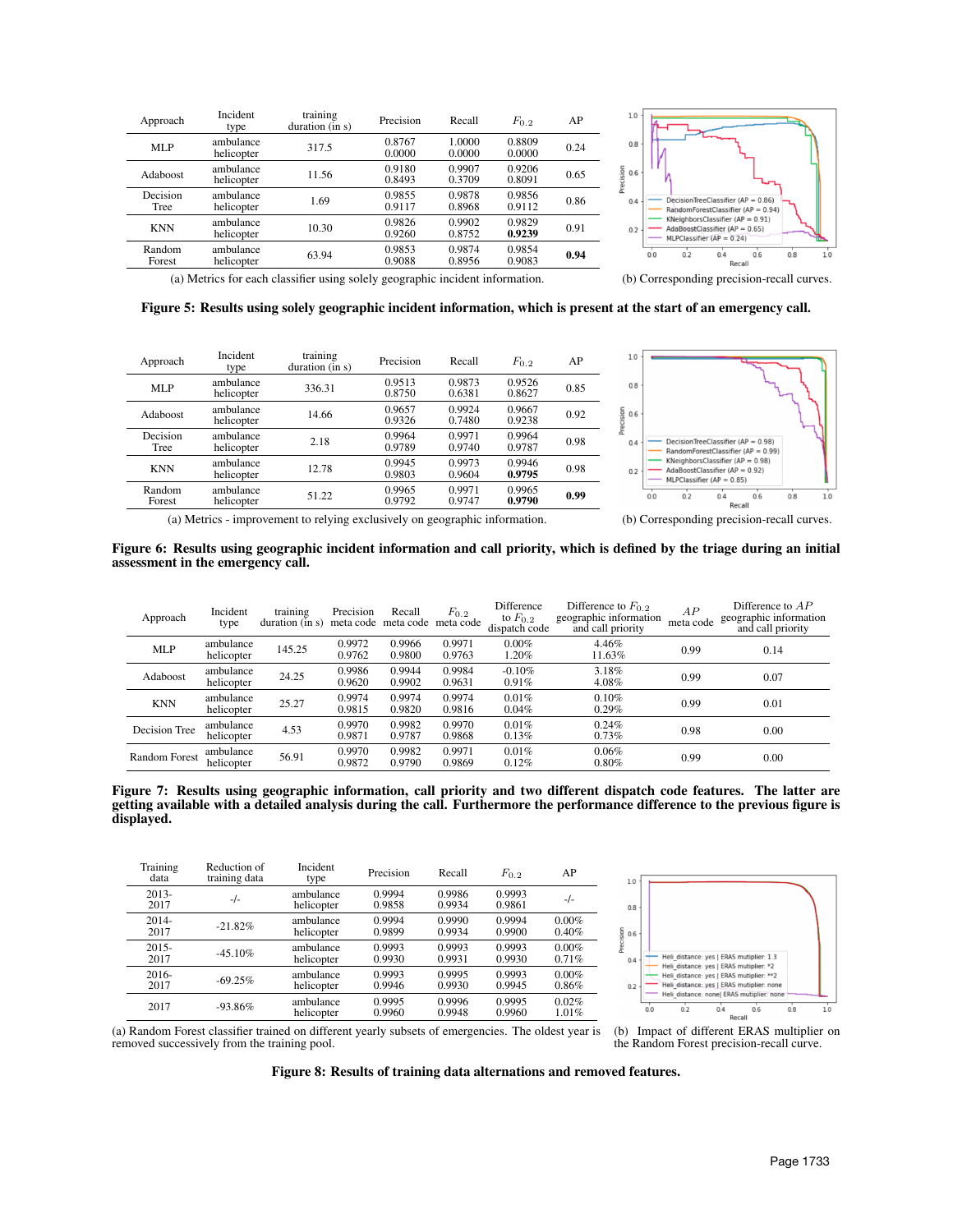emergencies. At the same time an early prediction could be used to trigger an early preparation for the helicopter takeoff. Once the necessity is confirmed, an already triggered and prepared takeoff can save valuable time for the patient in need. We did not include the features response area and the terrestrial distance in the final feature set for the training, as they did not increase the performance of the models. Regarding the response area we compared the same pipeline for the models with and without the feature. Both performed similarly. Thus, we removed the feature response area. For the terrestrial distance we evaluate the performance with different ERAS distance multipliers. Figure 8b displays the resulting precision-recall curves for a Random Forest Classifier, which is trained separately on four different ERAS distance multipliers. The resulting AP scores are almost identical with the classifier trained without the terrestrial distance approximation.

### 4.2. Results with the added call priority

In a next step, we add the feature call priority, which incorporates the triage based system that is an initial assessment early into an emergency call. As input we now use the features district, territory, distance to the next helicopter base and the added call priority of the emergency. The same pipeline as in the previous section is used. The results are displayed in Figure 6a. Overall, every performance metric, regardless of the approach improves. MLP and Adaboost have the largest relative performance improvement. The tree based approaches and the KNN approach achieve both a  $F_{0.2}$  value over 0.97 and an AP value over 0.98. Figure 6b visualizes these AP values with an close to maxed out corner.

With the additional triage information the automated assistance proposed in the previous section could be improved. Once the triage is completed, the initial indication based on geographic incident information can get updated. Alternatively, the automated assistance could only allow predictions once the triage is completed for a given emergency. This would reduce the potential time saving for a time critical emergency, but increase the quality of the indication via the automated support system. Another possible interpretation of these results might be an unconscious bias present at the assignment of helicopters. Thus, an evaluation of the current practices for the dispatching can yield new results and provide further insights.

### 4.3. Results with the added dispatch codes

Now, we include the two varieties of the dispatch code as detailed emergency information that is available as a detailed analysis during the call. We explore both varieties of the dispatch code separately, which differ in their granularity of information. We first utilize the same input features as in the previous Subsection 4.2. Then, we train our models once with the dispatch code and once with the chief complaint. The results are displayed in Figure 7. They show that the overall performance improves with the usage of any dispatch code variation in comparison to the previous subsection. The MLP approach improves the most with an 11.63% increase on the  $F_{0,2}$  value and an increase of 0.14 for the AP score in comparison to the approach from the previous Subsection 4.2. The Adaboost approach improves around 4%. The improvement for the remaining three approaches is marginal and below 1%. Furthermore, the performance difference between the regular dispatch code and the chief complaint is almost zero. Only the MLP approach reaches a small improvement using the finer dispatch code feature. However, the  $F_{0.2}$  value of both MLP and Adaboost is still smaller than for the other approaches, with the gap decreasing.

The results suggest that using the chief complaint only marginally improves the overall performance. By choosing a KNN or Random Forest based approach with using only the geographic information and the call priority, similar results with marginally worse metrics can be achieved. For building an automated assistance for the dispatchers, the chief complaint should receive higher attention than the regular dispatch code, because it is available earlier and provides similar results. Furthermore, the results imply that the additional finer granularity of the dispatch code does not contribute much to the decision of the dispatcher.

### 4.4. Concept drift analysis

The surrounding conditions of the emergencies during the five year period, such as the structure of the ambulance stations or internal policies for assigning a helicopter, might have changed during that time. This so called concept drift is discussed in the literature, especially in the context of data streams [51] or predictive services [52].

We chose instance selection to address the issue of a potential concept drift, where instances are selected that represent the current concept [53]. To resemble upcoming emergencies the most, we create a test set solely containing emergencies from the most recent year 2017 with data available. The test set is defined as 75% of 2017's emergencies or 15.56% of the total number of emergencies. Comparing strategies with varying training data compositions, we initiate with the remaining data from 2013 until 2017 as our training data. For the consecutive strategies we drop the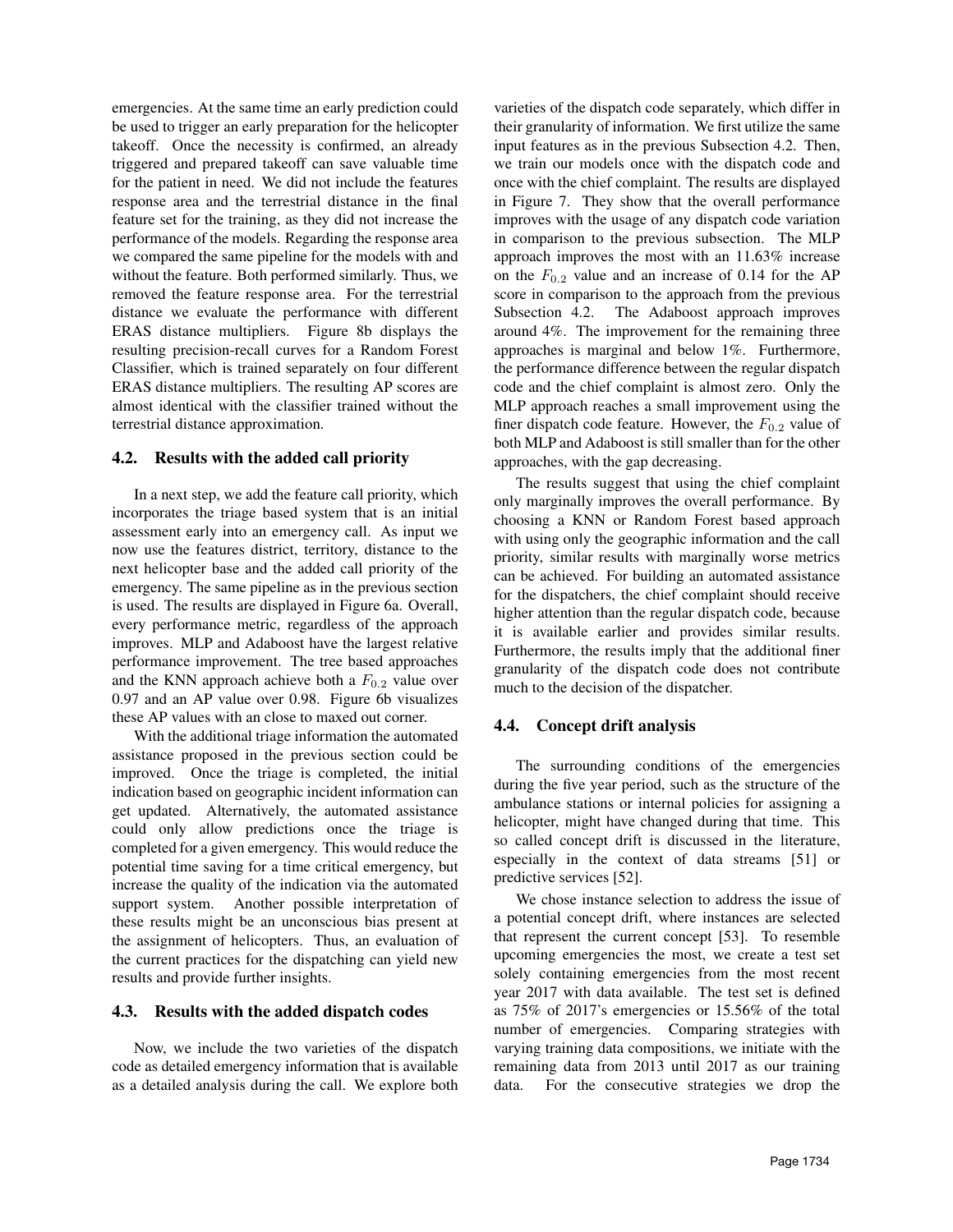emergencies from the oldest year present until the last strategy solely relies on the remaining 25% of the 2017 emergencies. For each strategy the same pipeline with a Random Forest Classifier and the same test set is used to ensure comparability. The results are displayed in Figure 8a.

The strategy of solely using the remaining emergencies of 2017 as input data for the training produced similar results to the other strategies utilising additional emergencies from previous years. We even observe a small increase of 1% for the  $F_{0.2}$  score, while only using 6.14% of the overall data set. The given  $F_{0,2}$  scores for the dispatching of the helicopters improve while the training data is reduced successively by around 20%. Given the test set being representative for upcoming emergencies, the results suggest that a concept shift happened over the five year period. Furthermore it implies that a sub-sample of last year, for which data is available, can result in similar or slightly improved predictions for upcoming emergencies. For a scenario of potential restructuring of the ambulance and helicopter infrastructure or overall policy changes this has certain implications. Using an ML based support system could be adapted most likely within a year. If the circumstances of the emergencies do not change over the years, the results imply that the proper selection of a sub-sample of the data can slightly boost the performance of the model. At the same time, the computation cost and time can be reduced due to a smaller amount of training data.

The question about the best composition of the test set remains. The test set solely based on 2017 emergencies should reflect current policies and the most recent status of the infrastructure. Additionally, it can be argued that it incorporates the seasonal fluctuations for this year. On the other side, a test set from the entire range of years might resemble the yearly fluctuation throughout the seasons more precisely. Testing on up to-date data (2020) is necessary to meet today's requirements.

## 5. Conclusions

## 5.1. Discussion and limitations

Our principle findings suggest that the dispatching of helicopters can be assisted with different ML models. From our observation criteria KNN and Random Forest achieved the highest performance. With our pre-processing we enrich the data set by adding new features and removing faulty instances. At the start of an emergency call, using only geographic incident information enriched with the haversine formula can reach a precision of over 90%. The call priority is the next available feature and increases the precision to over 97.9%. It is the largest absolute contributing factor after the start of the emergency call. The exact information about the emergency in the form of a dispatch code marginally contributes to the performance, especially if we account for the point in time when this information is available. Furthermore, our findings indicate a concept drift during the observed time period.

For a long time, academia was primarily focused on developing new architectures for ML Algorithms [22]. We now observe a trend towards training data quality. With our findings we show that classic approaches of ML, such as Random Forest and KNN, perform well if the conditions are met. The rising trend of explainable AI highlights the need for transparent decisions [24]. If a given problem can be solved with a simpler algorithm, this algorithm should be chosen. It does not always have to be the newest model architecture. Classic ML algorithms often offer the transparency that business stakeholders are looking for in particular.

Already existing data sources should be examined. This could lead to monetary savings or quality improvements for patients and staff. Furthermore, setting up proper data pipelines, in accordance with adequate security measures, might be key to automatically aggregate data for future predictions.

Initially, an automated assistance system could be implemented that assists the dispatchers and highlights emergencies that the system deems worthy of sending a helicopter. For situations in which several emergencies compete for the attention of the dispatcher, this could reduce the stress factor on the dispatcher and potentially improve the joint decision. Furthermore, the system and the approach using solely geographic information in particular could be used to alert the helicopter pilots in advance of an upcoming departure. Thus, valuable time could be saved resulting in a higher chance of patient survival. The presented models could also be extended to train new dispatchers.

We acknowledge several limitations of this research. First, the data set might exclude information that is used for determining the correct response for an emergency. The data set does not reflect the distribution and locations of ambulance bases on the South Island of New Zealand. Their travel distance is only approximated via the helicopter distance multiplied with a ground multiplier. Furthermore, we assumed no change in the policies or locations for both ambulances and helicopters over the considered time frame. The data set does not reflect the amount of helicopters available at each base and does not account for the temporal unavailability of helicopters, such as maintenance or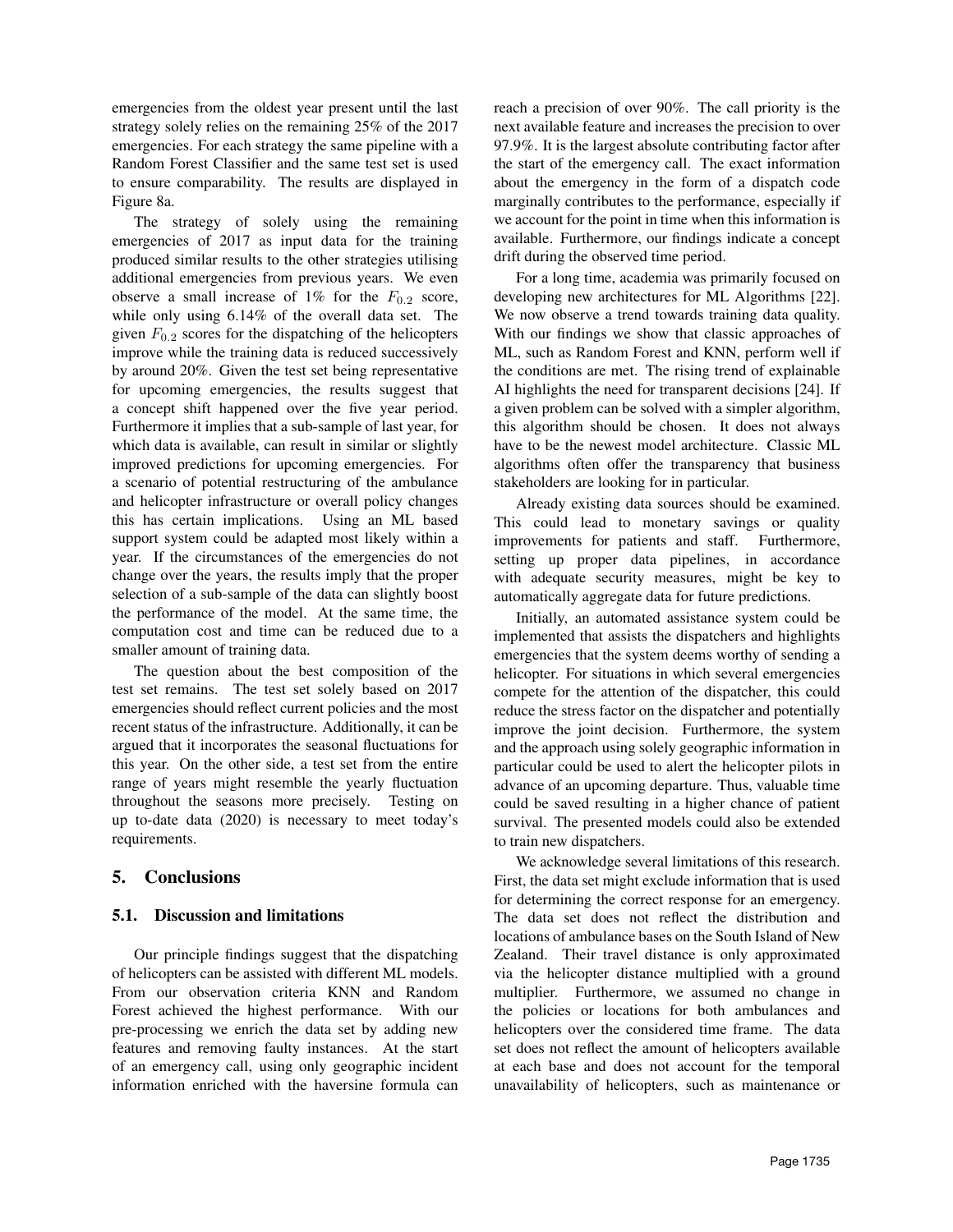another active mission. We also neglect the potential impact of weather on helicopters. Second, the test set and validation set are sampled randomly from the overall data set and thus provide the same quality level as the training data. Lastly, there might exist a bias in the decision making process of helicopter dispatching. By using the data set as an input our models could learn and apply this bias as well. Finally, we assume that the Air Desks decisions are of good quality and can be used to train future decision making.

### 5.2. Outlook

The work presents several opportunities for further research. The given data set can be extended with further potentially relevant information, such as the locations of ambulance bases or weather input. This might yield insights into which factors contribute most to the decision making process and thus should be paid more attention. Consequently, those factors should be evaluated whether they provide medical relevant additions and do not just represent a bias. Also, the test set and the validation set offer possibilities for further research. The performance of the models is based on the assumption that these sets are correctly classified. The data quality could be improved by reevaluating these emergencies. In retrospect and given less time pressure, the decision of a dispatcher might change. Alternatively, several dispatchers could vote separately and pool their decisions, e.g. with a majority voting, to create a high quality test and validation set. Simulations could get tested as well to form a higher quality data set. In addition, intermediate solutions for changes in policies or base locations could be explored.

It remains an open question whether the concept drift occurred suddenly, e.g. due to the closure of a base, or gradually, e.g. with evolving skills of the dispatchers. Lastly, the interaction of dispatchers with the assistance system could result in new insights for the human-computer interaction field. Future research could also investigate the performance of ML methods for helicopter dispatching in other countries. As pre-existing ML methods were used together with standard input features from HEMS practice, transferring the approaches should be easy. Nevertheless, the performance cannot be easily predicted as additional input features might be necessary, for example.

### **References**

[1] G. Litjens, T. Kooi, B. E. Bejnordi, A. A. A. Setio, F. Ciompi, M. Ghafoorian, *et al.*, "A survey on deep learning in medical image analysis," *Medical Image Analysis*, vol. 42.

- [2] L. D. Minor, "Stanford medicine 2020 health trends report: The rise of the data-driven physician. stanford," *Health Trends Report*, 2020.
- [3] A. Esteva, B. Kuprel, R. A. Novoa, J. Ko, S. M. Swetter, H. M. Blau, and S. Thrun, "Dermatologist-level classification of skin cancer with deep neural networks," *Nature*, vol. 542, pp. 115–118, Feb. 2017.
- [4] J. Irvin, P. Rajpurkar, *et al.*, "CheXpert: A Large Chest Radiograph Dataset with Uncertainty Labels and Expert Comparison," *Proceedings of the AAAI Conference on Artificial Intelligence*, vol. 33, pp. 590–597, July 2019.
- [5] M. Reuter-Oppermann and N. Kühl, "Artificial intelligence for healthcare logistics: An overview and research agenda," in *Artificial Intelligence and Data Mining in Healthcare* (M. Masmoudi, B. Jarboui, and P. Siarry, eds.), Springer, 2020.
- [6] M. Reuter-Oppermann, P. L. van den Berg, and J. L. Vile, "Logistics for Emergency Medical Service systems," *Health Systems*, vol. 6, no. 3, pp. 187–208, 2017.
- [7] V. Blanger, A. Ruiz, and P. Soriano, "Recent optimization models and trends in location, relocation, and dispatching of emergency medical vehicles," *European Journal of Operational Research*, vol. 272, no. 1, pp. 1 – 23, 2019.
- [8] H. J. Wilson and P. R. Daugherty, "Collaborative intelligence: humans and ai are joining forces," *Harvard Business Review*, vol. 96, no. 4, pp. 114–123, 2018.
- [9] D. Stanford, "exceptional visitors: Dimensions of tourist responsibility in the context of new zealand," *Journal of Sustainable Tourism*, vol. 16, no. 3, pp. 258–275, 2008.
- [10] H. Kerner, "Too many ai researchers think real-world problems are not relevant," *MIT Technology Review*, 2020.
- [11] K. Wagstaff, "Machine learning that matters," *arXiv preprint arXiv:1206.4656*, 2012.
- [12] M. Reuter-Oppermann and C. Wolff, "Towards a unified understanding of data-driven support for emergency medical service logistics," in *Proceedings of the 53rd Hawaii International Conference on System Sciences*, 2020.
- [13] H. Setzler, S. Park, and C. Saydam, "EMS call volume predictions: A comparative study," *Computers & Operations Research*, vol. 36, pp. 1843–1851, 2009.
- [14] A. Y. Chen and T.-Y. Lu, "A gis-based demand forecast using machine learning for emergency medical services," *Computing in Civil and Building Engineering (2014)*, pp. 1634–1641, 2014.
- [15] A. Y. Chen, T.-Y. Lu, M. H.-M. Ma, and W.-Z. Sun, "Demand forecast using data analytics for the preallocation of ambulances," *IEEE journal of* biomedical and health informatics, vol. 20, no. 4, pp. 1178–1187, 2016.
- [16] E. T. Erdemir, R. Batta, P. A. Rogerson, A. Blatt, and M. Flanigan, "Joint ground and air emergency medical services coverage models: A greedy heuristic solution approach," *European Journal of Operational Research*, vol. 207, no. 2, pp. 736 – 749, 2010.
- [17] J. Røislien, P. L. van den Berg, T. Lindner, E. Zakariassen, K. Aardal, and J. T. van Essen, "Exploring optimal air ambulance base locations in norway using advanced mathematical modelling," *Injury Prevention*, vol. 23, no. 1, pp. 10–15, 2017.